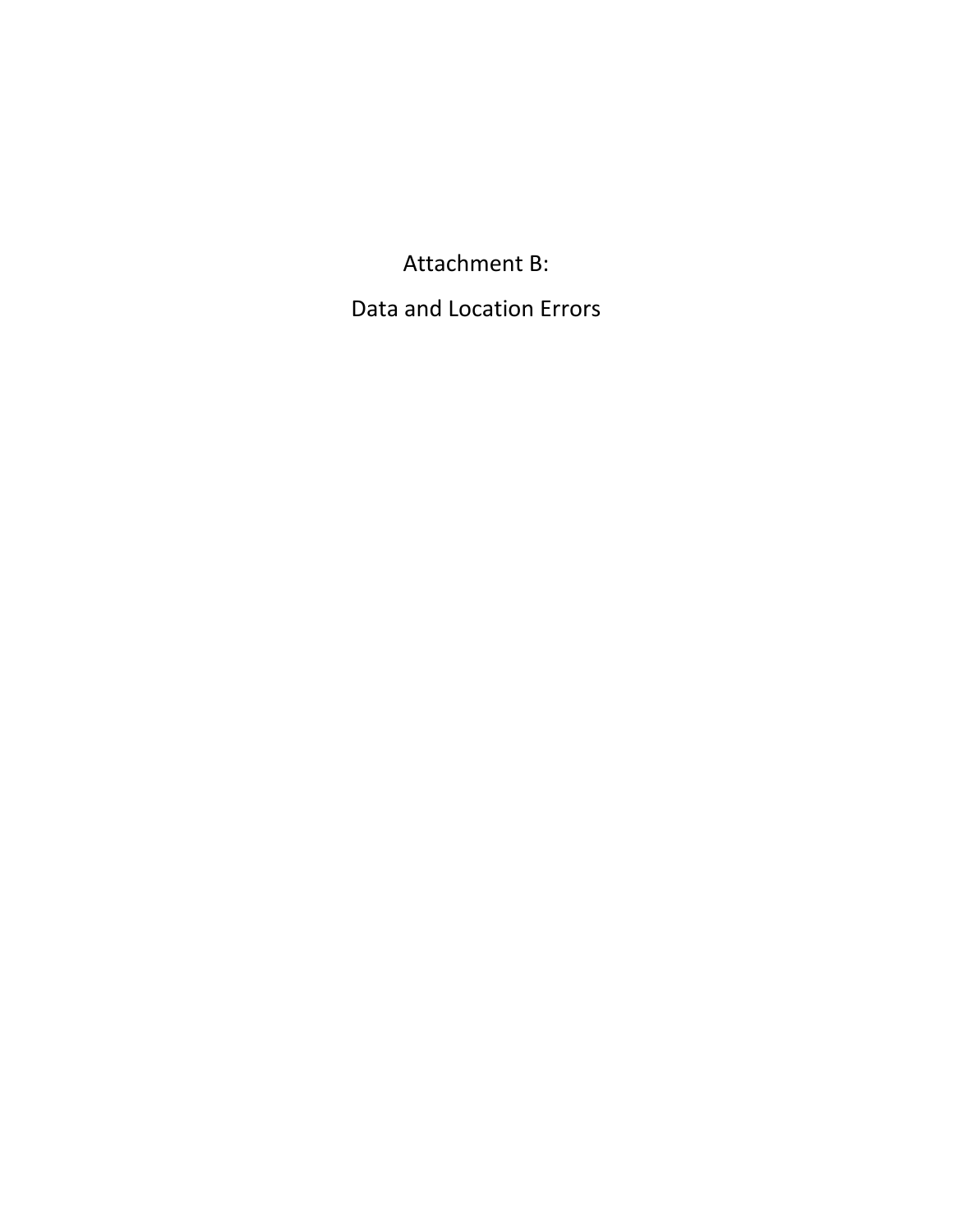## Background

Some of the watercourses included in the Commissioner's Order are the result of 1) errors in data values or 2) location errors due to the precision of the mapped location of public waters and public ditches. An explanation and example of each are discussed below.

## 1. Errors in Data Values

The watercourses in category 1 fall into this category. The PWI data layer attributes are derived from the original PWI scanned maps. There are some discrepancies between the PWI data layer and the original scanned map. The original map is a solid line but is a heavy dashed line on the PWI data layer. The watercourse may or may not be on the original PWI list. These watercourses were included in Appendix A. Several such discrepancies have been identified. One such example is in Lincoln County (Figures 1-4). This watercourse is ditched but is not a dashed line on the historic PWI and is also on the PWI list.



Example 1 - Error in data values

Figure 1. Example from Lincoln County. Purple line represents watercourse removed from PWI.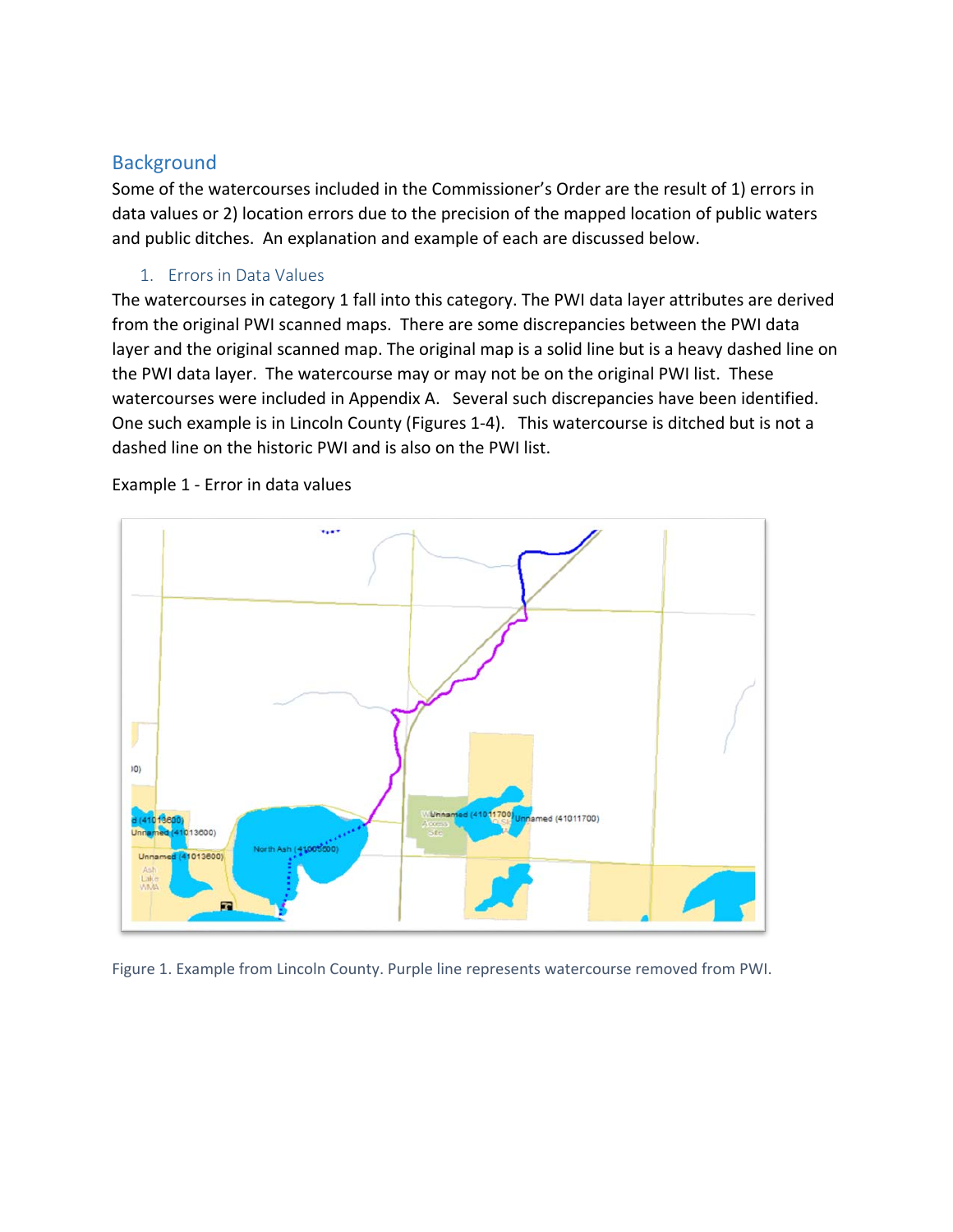

Figure 2. The PWI data layer indicates shows this as a dashed line (blue, dashed line), indicating it is an altered natural watercourse.



Figure 3. Original PWI map showing solid line in same location of purple line in Figure 1.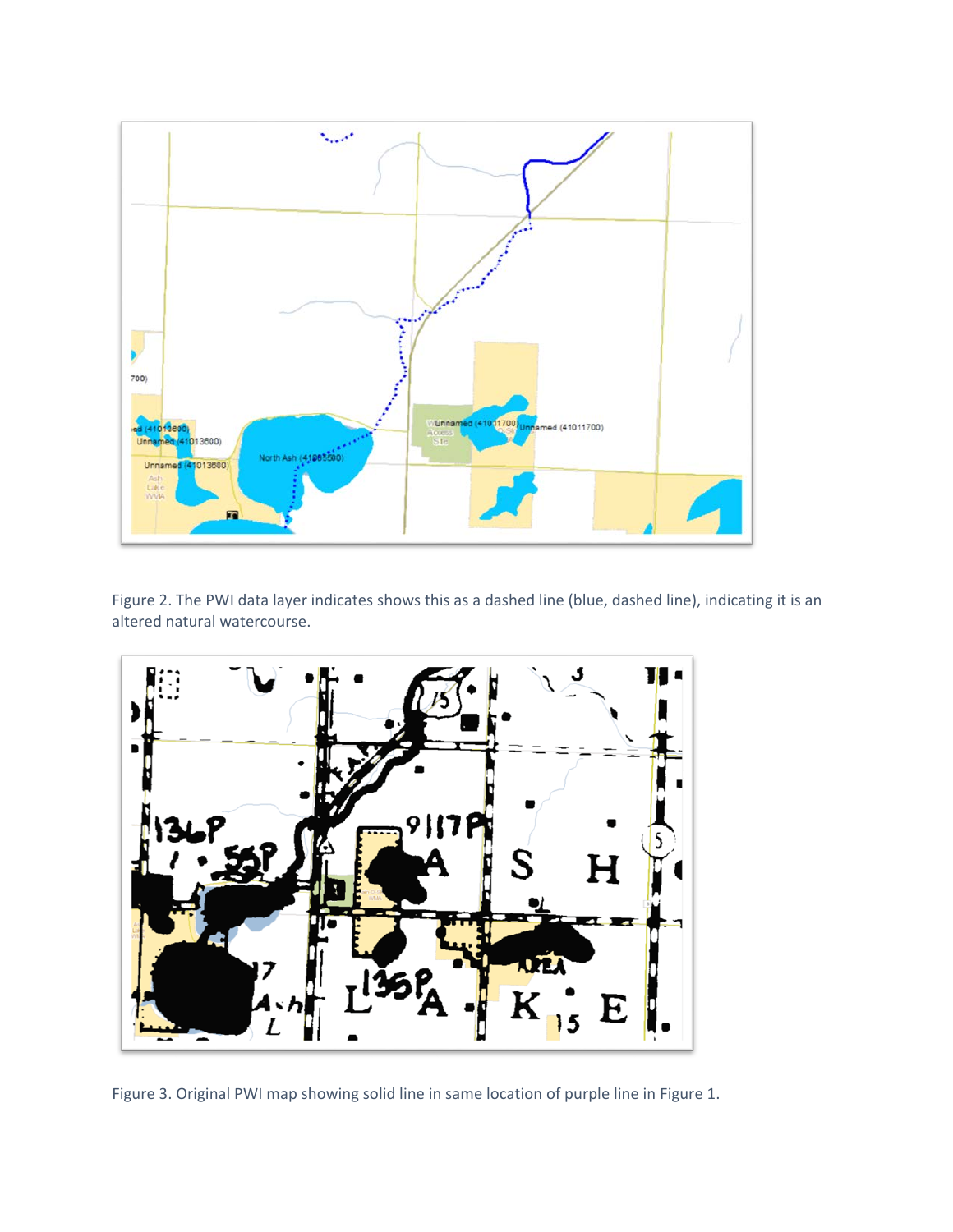| <b>Unnamed to YMR</b> | 17(Basin 111) |  | 111 |  |
|-----------------------|---------------|--|-----|--|
|                       | 57)           |  |     |  |

Figure 4. Excerpt from the Lincoln County PWI list. It indicates that the PWI watercourse 'unnamed to Yellow Medicine River' begins at South Ash Lake (PWI #41-57P) in T111 R45 Sec 17 and extends to T111 R 45 Sec 4. This description is consistent with the watercourse in purple in Figures 1-3 that was included in Appendix A.

## 2. Location Errors

Many of the watercourses that were included in Appendix A may have been included on the original PWI as heavy dashed lines in locations where there is not a public ditch because of one or more of the following reasons.

- The ditch location data provided to the DNR during the PWI was not accurate or has changed.
- The ditch location provided to the DNR for the buffer map is not accurate or complete.
- The map scale and map making methodology used for the original PWI maps may have resulted in precision errors in the mapped ditch locations. The watercourses on the original PWI maps were hand drawn on map papers. The base maps used for each county using a scale of 1/2 inch to the mile for rural counties and 1 inch to the mile for metropolitan counties. This methodology, plus the manual interpretation and transposing of original PWI map data to create the PWI data layer, resulted in precision errors where public water and public ditch meet or at section/county lines, basin inlets, outlets etc.
- Watercourse is already noted as public ditch, but was included in Appendix A due to slight mismatch between the mapped location of a public ditch and a public water.

## Example 2 - Location Error – Map Precision

This location (Figure 5) is in Kittson County. A 0.3 mile segment (in red) was removed via the Commissioner's Order. The green line represents the location of the public ditch as provided in 2016 by the County for the buffer map. The blue line is a public watercourse. The PWI data layer (Figure 6) shows the public ditch (dashed blue line) extending east to the section line. The PWI data layer is consistent with the original PWI map (Figure 7). A number of explanations might explain why this 0.3 mile segment was mapped as a public ditch during the original PWI. The actual reason may never be known. Is it actually currently a public ditch but the county's data provided for the buffer map did not include it? Did the location change, dropping the 0.3 mile segment since the PWI? Is the current ditch location correct on the buffer map, but due to the map scale and map making methodology of the original PWI, using hand-drawn lines, was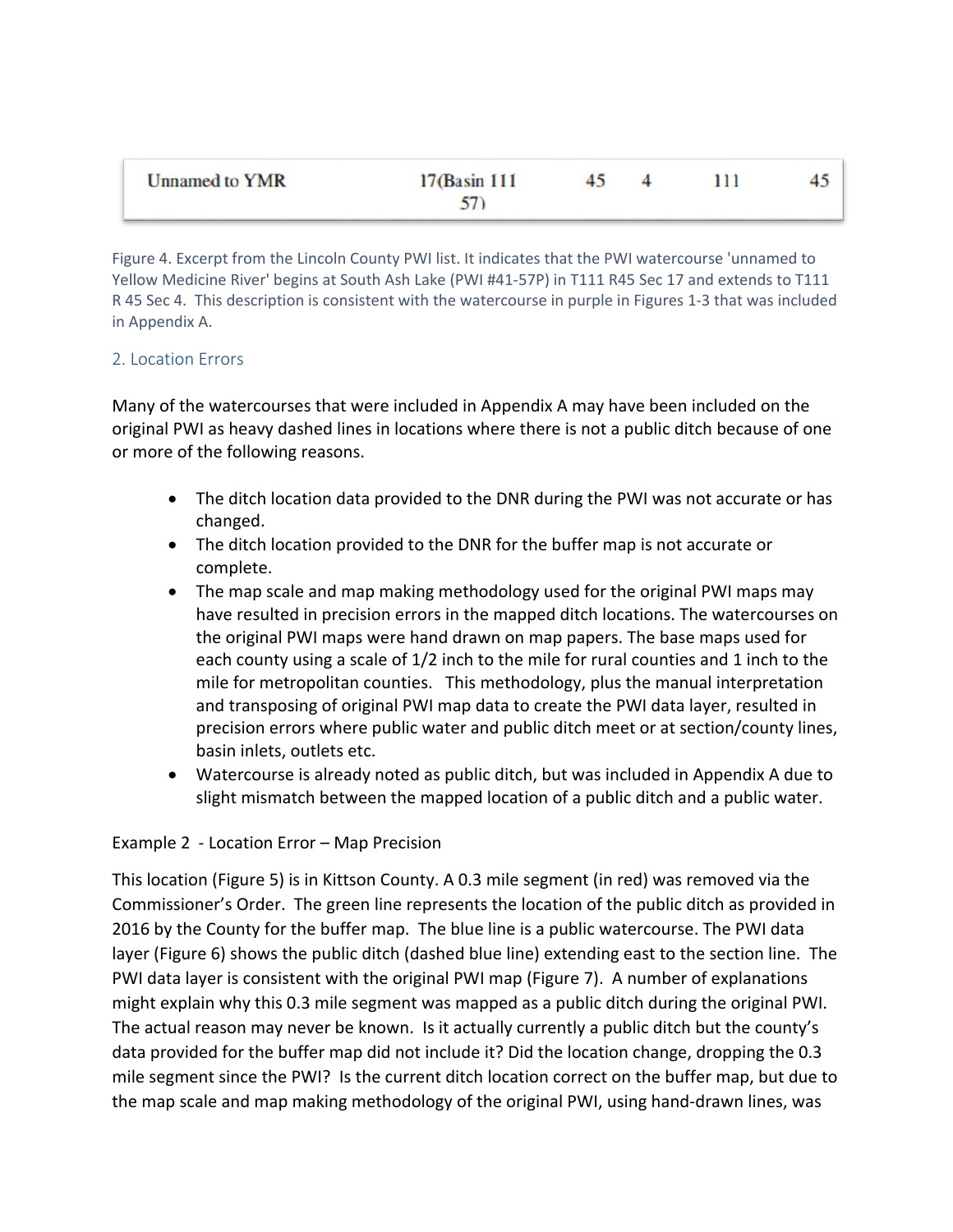the ditch extended to the section line. (Given a map scale of  $\frac{1}{2}$  in per mile, a 0.3 mile segment would have been represented by a miniscule line 3/16 of an inch long on the original PWI map.



Figure 5. Location in Kittson County. The green line is the public ditch, the red line is a 0.3 mile segment removed and the blue line is a natural public watercourse.



Figure 6. The PWI map layer shows the altered natural watercourse (dashed line) extending east to the section line.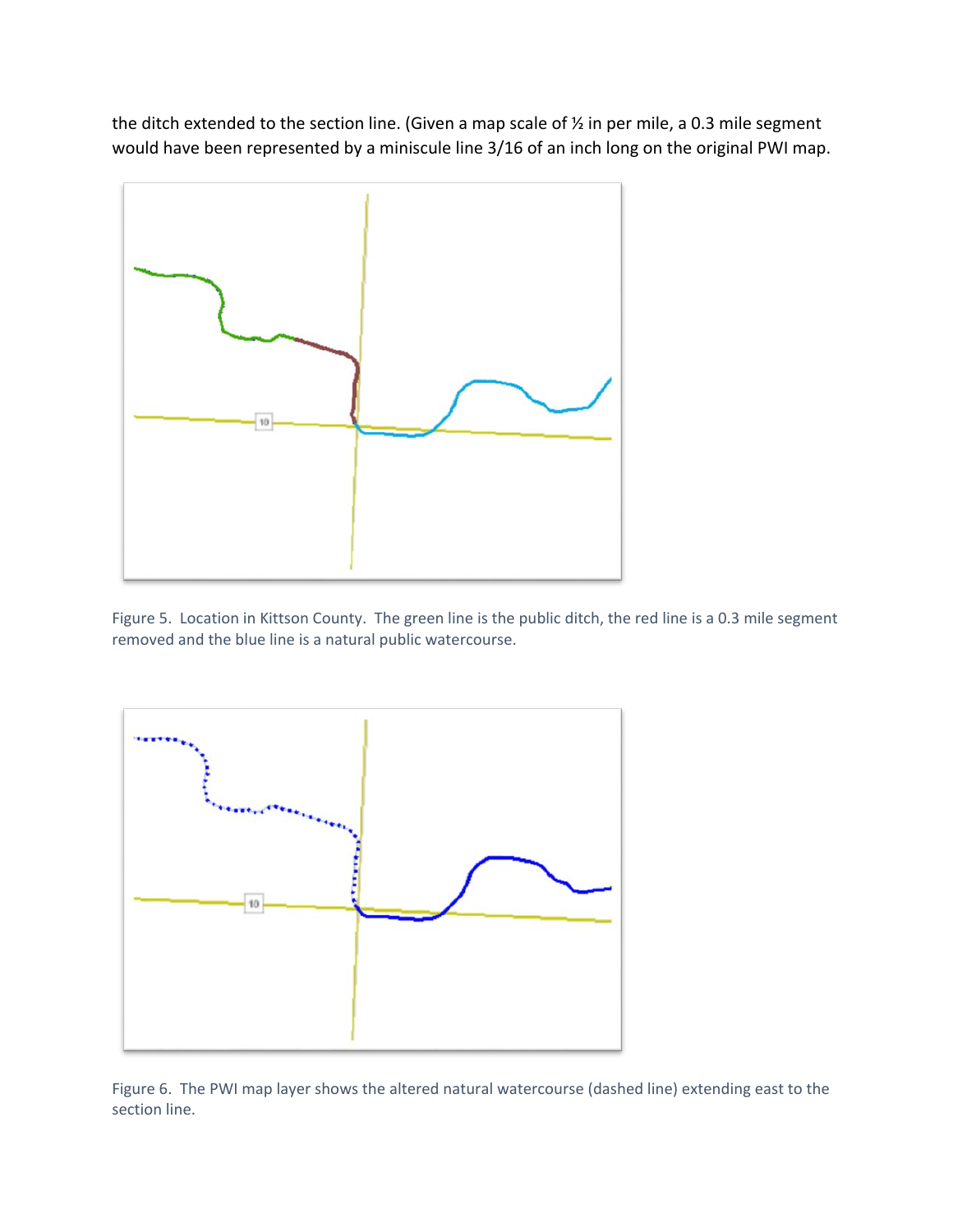

Figure 7 Original PWI map is consistent with the PWI data layer (see Figure 6).

Example 3 – Location Error – Small mismatch between the public watercourse and public ditch locations

The buffer map was created using DNR PWI data from the PWI data layer and public ditch location data provided by the drainage authorities. In many cases, the location of a watercourse in the PWI data later and the location of a public drainage ditch are the same. In these case, when the drainage authority provided the ditch data, DNR merged the PWI data layer record and the ditch location record, combining attributes from both into a single watercourse record. In some cases, usually in a very small geographic area, the merging of the line work from the two datasets was not completed because the watercourse has been relocated (or mapped at a location slightly different). A 'double line' appears on the buffer map in these locations, one representing the PWI data and one the ditch data. Many of these were corrected via the map review process but some situations still exist. If the PWI watercourse was an altered natural watercourse, it would have been included in Appendix A of the Commissioner's Order because the public ditch attribute would have been 'no' because the attributes from the 2 sets of line work had not been combined. In most cases, the removal has no practical impact on the buffer map -- the public ditch line is still there. The removal partly corrected the error by removing the extra line but the watercourse is no longer a public water. See Figure 8 for an example from the buffer map.